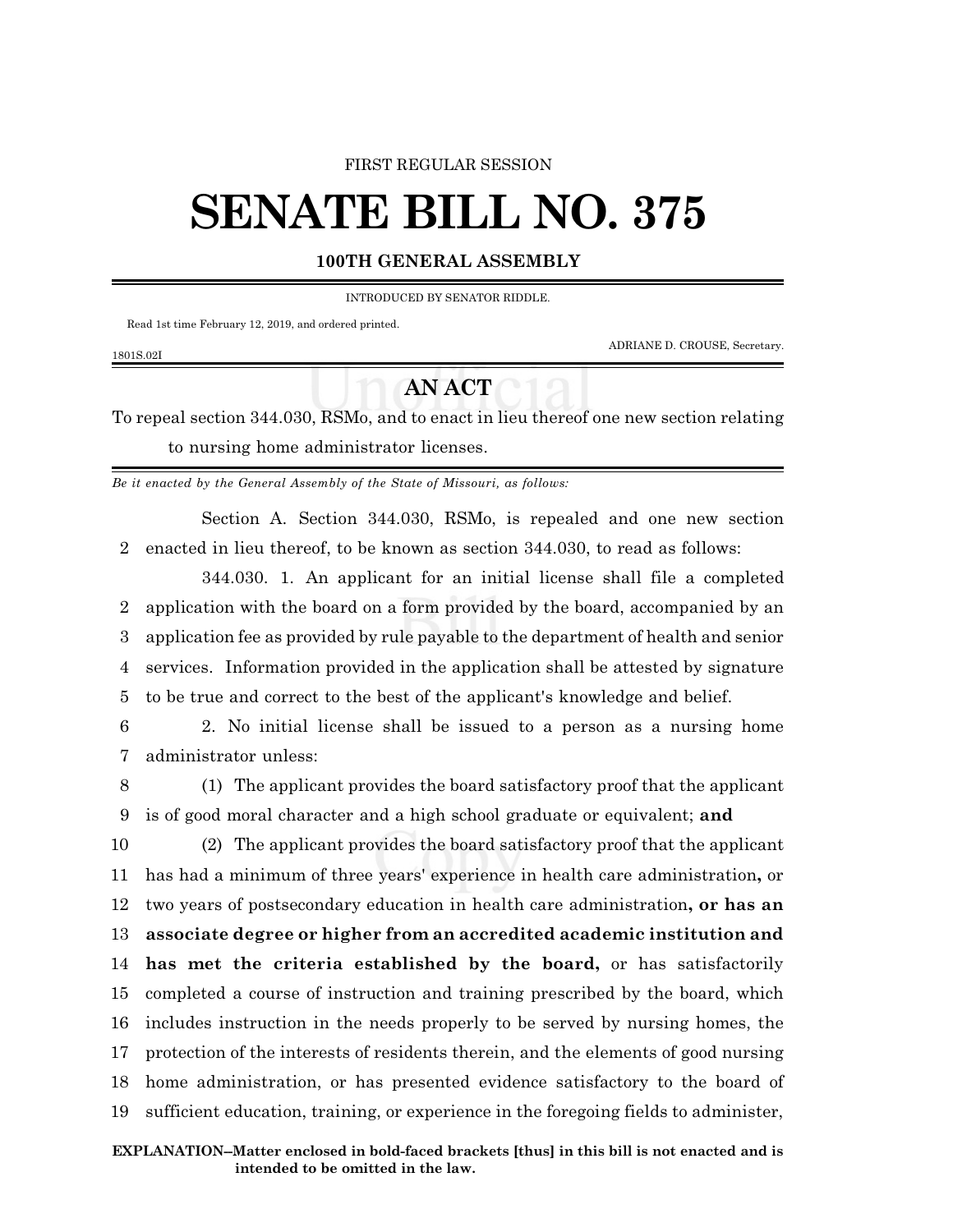supervise and manage a nursing home; and

 (3) The applicant passes the examinations administered by the board. If an applicant fails to make a passing grade on either of the examinations such applicant may make application for reexamination on a form furnished by the board and may be retested. If an applicant fails either of the examinations a third time, the applicant shall be required to complete a course of instruction prescribed and approved by the board. After completion of the board-prescribed course of instruction, the applicant may reapply for examination. With regard to the national examination required for licensure, no examination scores from other states shall be recognized by the board after the applicant has failed his or her third attempt at the national examination. There shall be a separate, nonrefundable fee for each examination. The board shall set the amount of the fee for examination by rules and regulations promulgated pursuant to section 536.021. The fee shall be set at a level to produce revenue which shall not substantially exceed the cost and expense of administering the examination.

 3. Nothing in **[**sections 344.010 to 344.108**] this chapter**, or the rules or regulations thereunder shall be construed to require an applicant for a license as a nursing home administrator, who is employed by an institution listed and certified by the Commission for Accreditation of Christian Science Nursing Organizations/Facilities, Inc., to administer institutions certified by such commission for the care and treatment of the sick in accordance with the creed or tenets of a recognized church or religious denomination, to demonstrate proficiency in any techniques or to meet any educational qualifications or standards not in accord with the remedial care and treatment provided in such institutions. The applicant's license shall be endorsed to confine the applicant's practice to such institutions.

 4. The board may issue a temporary emergency license for a period not to exceed **[**ninety**] one hundred and twenty** days to a person **[**twenty-one years of age or over, of good moral character and a high school graduate or equivalent**] that has met the temporary emergency license criteria established by the board** to serve as an acting nursing home administrator, provided such person is replacing a licensed nursing home administrator who has died, has been removed or has vacated the nursing home administrator's position. No temporary emergency license may be issued to a person who has had a nursing home administrator's license denied, suspended or revoked. A temporary emergency license may be renewed for one additional ninety-day period upon a showing that